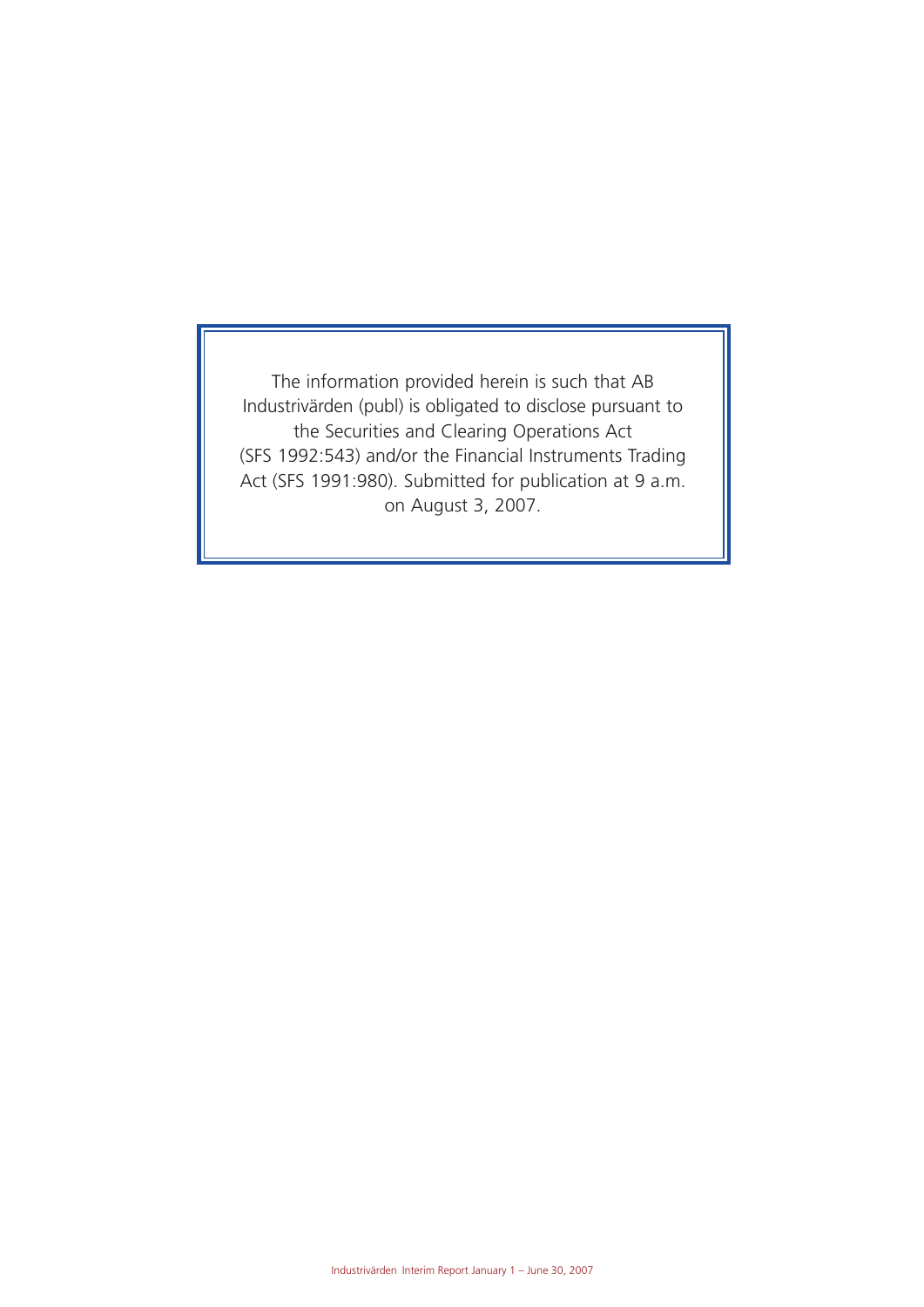**INDUSTRI** WVÄRDEN

# **Interim Report** January 1 – June 30, 2007

■ Net asset value increased by SEK 10,385 M (SEK 27 per share), or **18%, to SEK 68.876 M (SEK 178 per share) as per July 31, 2007**  Net asset value on June 30, 2007, was SEK 69,947 M (49,390), or SEK 181 (128) per share

- Consolidated earnings for the first half of the year totaled SEK **13,194 M (SEK 34.16 per share), compared with SEK 2,500 M for the corresponding period in 2006 (SEK 6.47 per share)**
- **The total return during the first seven months of the year was 12% for the Class A shares and 13% for the Class C shares, compared with 12% for the return index**
- During the first seven months of the year, share purchases totaled **SEK 5,530 M, including SEK 3,868 M in Volvo A. Shares were sold for SEK 2,059 M**
- **Industrivärden has guaranteed to participate in its share of SSAB's rights issue**

| <b>Annual Average Total Return</b> |                           |                  |                              |  |  |  |  |  |
|------------------------------------|---------------------------|------------------|------------------------------|--|--|--|--|--|
|                                    | Industrivärden<br>Class A | Index<br>(SIXRX) | Excess return,<br>%-pts./vr. |  |  |  |  |  |
|                                    |                           |                  |                              |  |  |  |  |  |
| 1 year (7/31/06-7/31/07)           | 47%                       | 38%              | +9                           |  |  |  |  |  |
| 5 yrs. (July '02-July '07)         | 27%                       | 24%              | $+3$                         |  |  |  |  |  |
| 10 yrs. (July '97-July '07)        | 13%                       | 11%              | $+2$                         |  |  |  |  |  |

### **Composition of Net Asset Value**

|                    | SEK billion |         |         |         |  |
|--------------------|-------------|---------|---------|---------|--|
|                    | 2007        | 2007    | 2006    | 2005    |  |
|                    | July 31     | June 30 | Dec. 31 | Dec. 31 |  |
|                    |             |         |         |         |  |
| Equities portfolio | 76.8        | 76 7    | 633     | 52.3    |  |
| Net debt           | $-79$       | -6.8    | -48     | $-4.0$  |  |
| Net asset value    | 689         | 699     | 58.5    | 48 3    |  |







 | Industrivärden Interim Report January 1 – June 30, 2007 AB Industrivärden (publ) | Reg. no. 556043-4200 | Box 5403 | SE-114 84 Stockholm | Phone +46-8-666 64 00 | info@industrivarden.se **www.industrivarden.net**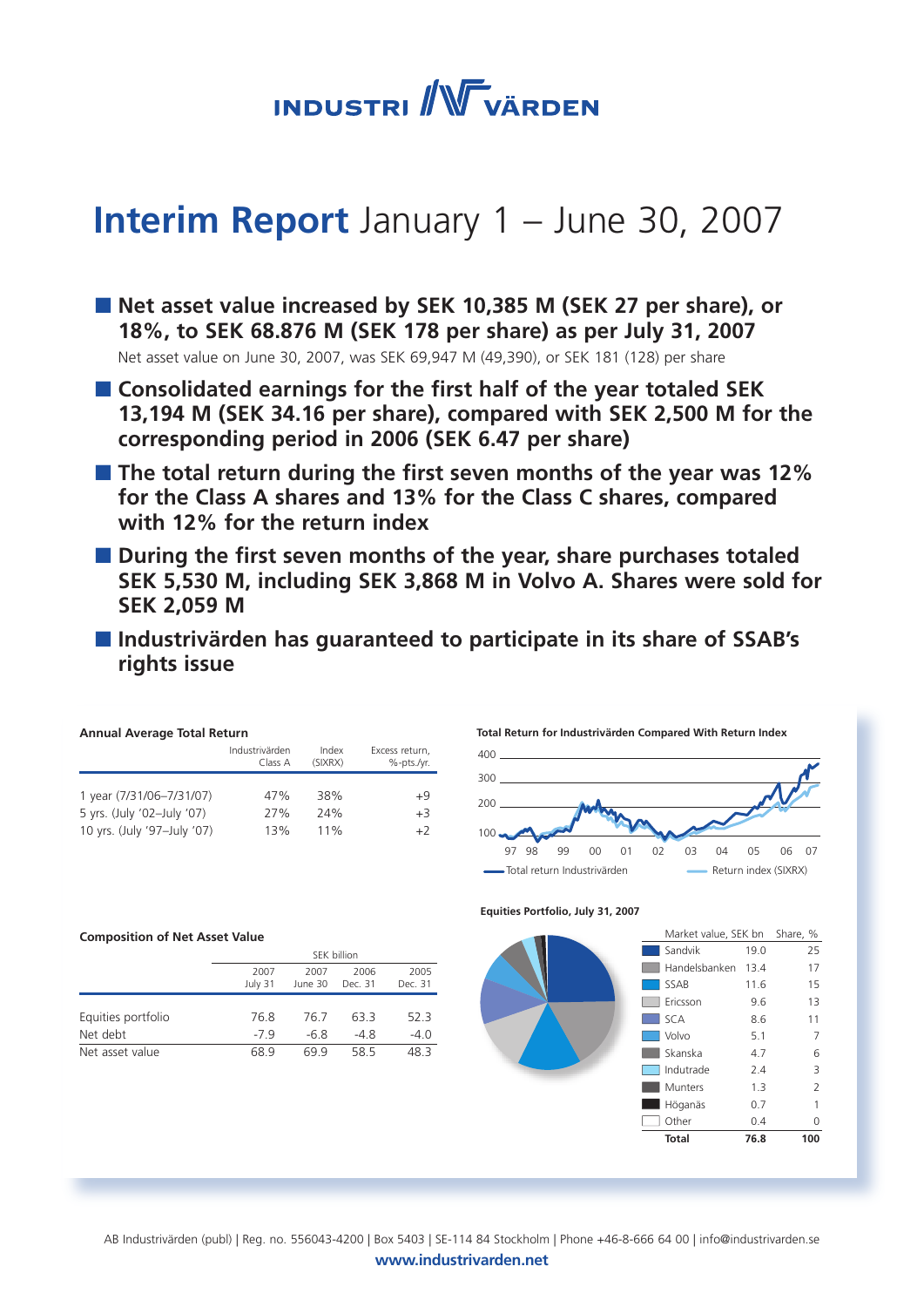### **CEO'S MESSAGE**

The strong performance by Industrivärden and its portfolio companies continued during the second quarter. At the end of July the total return was 12% for Class A shares and 13% for the Class C shares, compared with 12% for the return index.

The economic trend has been very good in recent years. I share the view of many commentators that growth in the economy is being driven not only by traditional, cyclical variations, but also by more fundamental structural changes. Most of all, the expanding prosperity in Asia and the former communist bloc is being driven by an increasingly global economy with major IT-based efficiency gains. Today it is not only the economies in Europe and the U.S. that play a central role in the development of the goods and finance markets; performance of countries like China and India is growing increasingly important.

Industrivärden's portfolio companies all have operations which in one way or another are benefiting from this new world order. This is reflected in the continued favorable earnings and profitability gains reported by these companies. Sandvik's rapid sales and profit growth is a prime example of how a company can take advantage of the opportunities that are emerging from this new situation. It is especially pleasing that Sandvik is succeeding in combining a growth strategy based on organic and acquisition-based growth with transfers to the shareholders in the form of redemptions and dividends.

SSAB is a good example of Industrivärden's priority of long-term value creation – first through profitable investments and thereafter through shareholder transfers where scope exists. Through the acquisition of IPSCO – a deal worth approximately SEK 51 billion – a new company is being created with good prospects to further strengthen SSAB's leading global position in high strength and quenched steel products. In connection with this acquisition, SSAB's shareholders have approved a new issue of SEK 10 billion. As SSAB's largest shareholder, with 17% of the capital and 22% of the votes, we have supported the new issue by guaranteeing subscription of our portion. This was a natural decision, since we believe this deal is very favorable for SSAB and its shareholders. Handelsbanken's earnings and profitability during the first half of the year – and especially its sequential development – make us highly confident about the bank's business model of putting focus on the customer.

During the first seven months of the year we purchased stocks for SEK 5.5 billion and sold for SEK 2.0 billion. Among other things, we have bought additional shares in Volvo, for SEK 3.9 billion. Our holding today corresponds to nearly 5% of the votes and is an expression of our belief in Volvo's leading position in the interesting heavy trucks industry.

Our short-term trading showed a half-year result of SEK 120 M, which was SEK 54 M better than the corresponding period a year ago and amply covered our management costs of SEK 43 M.

In association with Investor's half-year report, my CEO counterpart at Investor initiated a discussion on the need to make some improvements to the Swedish Code of Corporate Governance – in particular, on how it has come to be applied. I welcome this initiative. In a modern market economy, it is sound and proper that there is a large variation of owners with varying views, time horizons and goals. The problem is that in the Swedish model for appointing nominating committees, the selection criteria is based only on the size of ownership at a specific point in time. In addition, a company's board is normally only represented by the chairman, who in a collective effort, is responsible for both defending and evaluating the board's work, its members and thereby indirectly him- or herself. Moreover, in many cases, the chairman must report on this evaluation to representatives of more or less passive owners. Sometimes these nominating committee members are people with little or no experience in running a business or in qualified board work.

Another problem is that short-sighted players, using derivative positions and other modern financial instruments, can qualify as major shareholders at a given point in time despite a limited financial risk-taking. These players do not always have the company's long-term growth in value as their top priority.

We must find ways to strike a better balance in this nomination work. A first step is to keep in mind what a nominating committee is intended to do – to prepare for the election of board members prior to a company's annual meeting, and nothing else. Discussions on strategies, incentive programs, capital structure and so on should not be a part of a nominating committee's work – these issues should be reserved for the elected board. Perhaps nominating committees would be more effective if they had at least one more representative from the board plus the chairman. It would also be wise to define a major owner as one that has been so for a certain period of time or, in the case of a new owner, one that has issued some form of declaration of intent to own the shares for a certain period of time. My concerns about these issues are shared by many prominent business leaders in our neighboring Nordic countries. This debate thus must be brought to a head so that we can improve practice in Sweden. Otherwise the work on creating a Nordic stock exchange will be at risk of coming to naught.

Anders Nyrén

### **NET ASSET VALUE**

Net asset value was SEK 69.9 billion as per June 30, an increase of SEK 11.4 billion since the start of the year.

The value of the equities portfolio on June 30, 2007, was SEK 76,698 M (63,325 at the start of the year). During the first half of 2007, stocks were purchased for SEK 4,422 M and sold for SEK 2,059 M.

Net debt in the net asset value calculation increased by SEK 1,937 M to SEK -6,751 M, mainly due to net purchases of stocks totaling SEK 2,363 M.

Net asset value per share increased during the first half of the year by SEK 30, or 20%, to SEK 181 per share.

As per July 31, 2007, net asset value was SEK 68.9 billion, an increase of SEK 10.4 billion, or 18%, for the year to date. A specification of growth in net asset value is shown in the table on page 6.

Average annual growth in net asset value during the last ten-year period was 10%. Including reinvested dividends, the average annual increase would have been 16%, compared with 11% for the return index.

Total growth in net asset value including reinvested dividends during the last ten-year period was 349%, compared with 177% for the return index.

#### **Net Asset Value per Share**

SEK/share



Net asset value consists of the difference between the market value of the equities portfolio and net debt.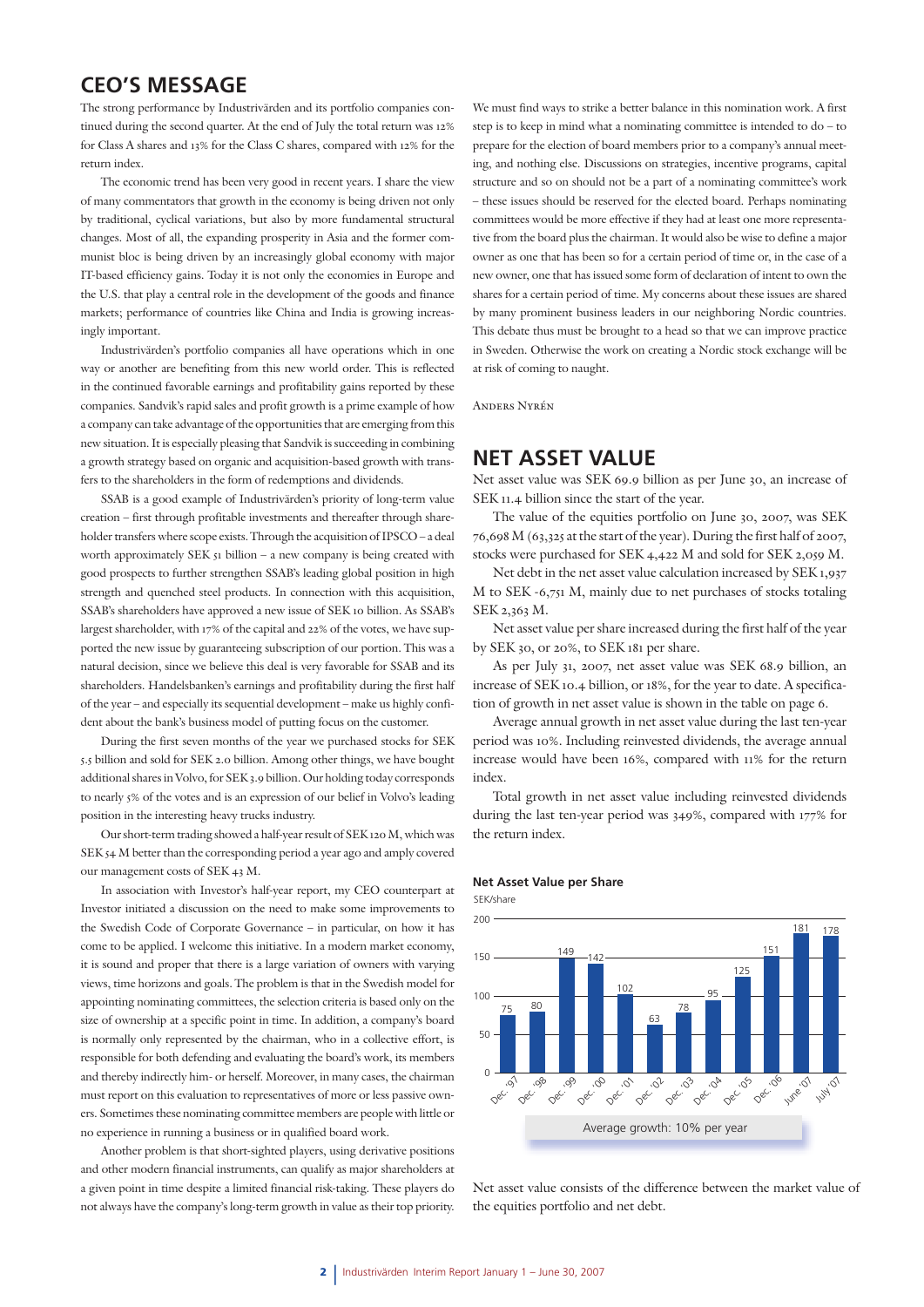### **Equities Portfolio**

The market value of Industrivärden's equities portfolio on June 30, 2007, was SEK 76,698 M, compared with SEK 63,325 M at the start of the year. The market value on July 31, 2007, was SEK 76,770 M. Taking into account purchases and sales, the change in value through July 31, 2007, was 16% compared with the start of the year. A detailed breakdown of the portfolio at various points in time is provided in the tables on page 6.

#### **Total Return for Portfolio Companies**

|               | Total return, %     | Average annual total return, % |                   |  |
|---------------|---------------------|--------------------------------|-------------------|--|
|               | Period              | Five years,                    | Ten years,        |  |
|               | Jan. 1-June 30, '07 | June '02-June '07              | June '97-June '07 |  |
| SSAB          | 77                  | 54                             | 24                |  |
| Volvo         | 57                  | 39                             | 19                |  |
| Sandvik       | 47                  | 31                             | 17                |  |
| Indutrade     | 18                  |                                |                   |  |
| Höganäs       | 17                  | 4                              | 4                 |  |
| Skanska       | 15                  | 24                             | 13                |  |
| Munters       | 10                  | 13                             |                   |  |
| Ericsson      | 1                   | 22                             |                   |  |
| <b>SCA</b>    | 0                   | 5                              | 12                |  |
| Handelsbanken | -3                  | 10                             | 12                |  |
| <b>Total</b>  | 21                  |                                |                   |  |
| Index (SIXRX) | 13                  | 21                             | 12                |  |

Of the shareholdings listed above, Munters and Höganäs have been held for less than five years. Indutrade was listed on the stock exchange in October 2005.

The total return for Sandvik, Volvo and Munters during the first half of 2007 includes payment received for redemption shares.

#### *Active Holdings*

#### **Sandvik**

Higher sales volumes, an increasingly favorable product mix and high internal efficiency contributed to a rise in profit after financial items of more than 30% during the first half of the year. The operating margin improved further. Global demand for Sandvik's products and services remained strong for all business areas. The increase was particularly strong for the Mining and Construction business area. During the first half of the year, Sandvik carried out a number of strategic acquisitions aimed at further strengthening the company's position in areas with high growth and good profitability.

#### **Handelsbanken**

Operating profit for the banking business rose 8%, or SEK 600 M, compared with the same period a year ago. Including the insurance operations, Handelsbankens operating profit decreased, mainly due to changes in the value of the previously under-funded insurance portfolio. Net interest income rose, mainly due to higher business volumes and higher deposit margins. Net commission and fee income also increased, mainly for the insurance and advisory businesses. Costs were unchanged. A total of 16 new branches were opened, of which 14 are outside Sweden.

### **SSAB**

Profit after financial items was up 20% during the first half of the year compared with a year ago and was the best half-year result ever for SSAB. Deliveries of the company's core niche products – quenched steels and advanced high strength sheet – rose 12% and together accounted for 43% (39%) of deliveries by the steel operations. On July 18, SSAB acquired the North American steel company IPSCO following approval by an extraordinary general meeting of IPSCO to SSAB's cash offer of USD 7.7 billion (approx. SEK 51 billion). The acquisition was financed through borrowing, however, the intention is to reduce debt through a rights issue of approximately SEK 10 billion in August.

### **Ericsson**

Income after financial items rose 17% during the first half of the year, and the operating margin improved. Invoiced sales showed favorable growth, and Ericsson's growth continues to outpace the market. Half-owned Sony Ericsson generated continued profitable growth and grew its market shares. Through strategic acquisitions and cooperation with operators, Ericsson has further strengthened its leading position. The services business continues to expand faster than the market, and the newly started multimedia business is creating future opportunities in a growing segment.

### **SCA**

Profit after financial items improved by 18% during the first half of the year. Earnings for all business groups strengthened as a result of better prices and higher volumes, which compensated for higher production and raw material costs. During the period, agreements were signed on the acquisition of Procter & Gamble's European tissue business and on the divestment of the North American packaging business. Structural changes are aimed at strengthening the conditions for long-term profitable growth.

#### **Skanska**

Income after financial items improved for the core Construction and Residential Development business streams, with Construction showing an improved operating margin. Net sales increased and the backlog is strong. The value-creating Commercial Development unit posted lower earnings due to a lower value of sold properties than in the preceding year. Commercial Development and Infrastructure Development projects showed a surplus value of SEK 6.3 billion.

#### **Volvo**

Income after financial items decreased during the first half of the year. This was mainly due to weak volume growth for the Trucks business area in the North American market, which was not fully compensated by good volume growth in other markets. Operating income for the Construction Equipment and Penta business area improved, while the Buses and Aero area posted earnings declines.

### **Indutrade**

Profit after financial items was up more than 50% compared with the same period a year ago, among other things, as a result of profitable acquisitions, higher volumes and limited cost increases. Order bookings showed continued good growth.

#### **Munters**

Earnings after financial items improved during the first quarter compared with the same period in 2006. The HumiCool and Dehumidification divisions showed favorable earnings improvement, while the Moisture Control Services division posted lower earnings. Munters' half-year interim report will be published on August 7.

### **Höganäs**

Income after financial items rose 29% during the first half of the year. Sales were bolstered by favorable volume development, which outpaced growth in the market for metal powders, and by price increases and a change in product mix.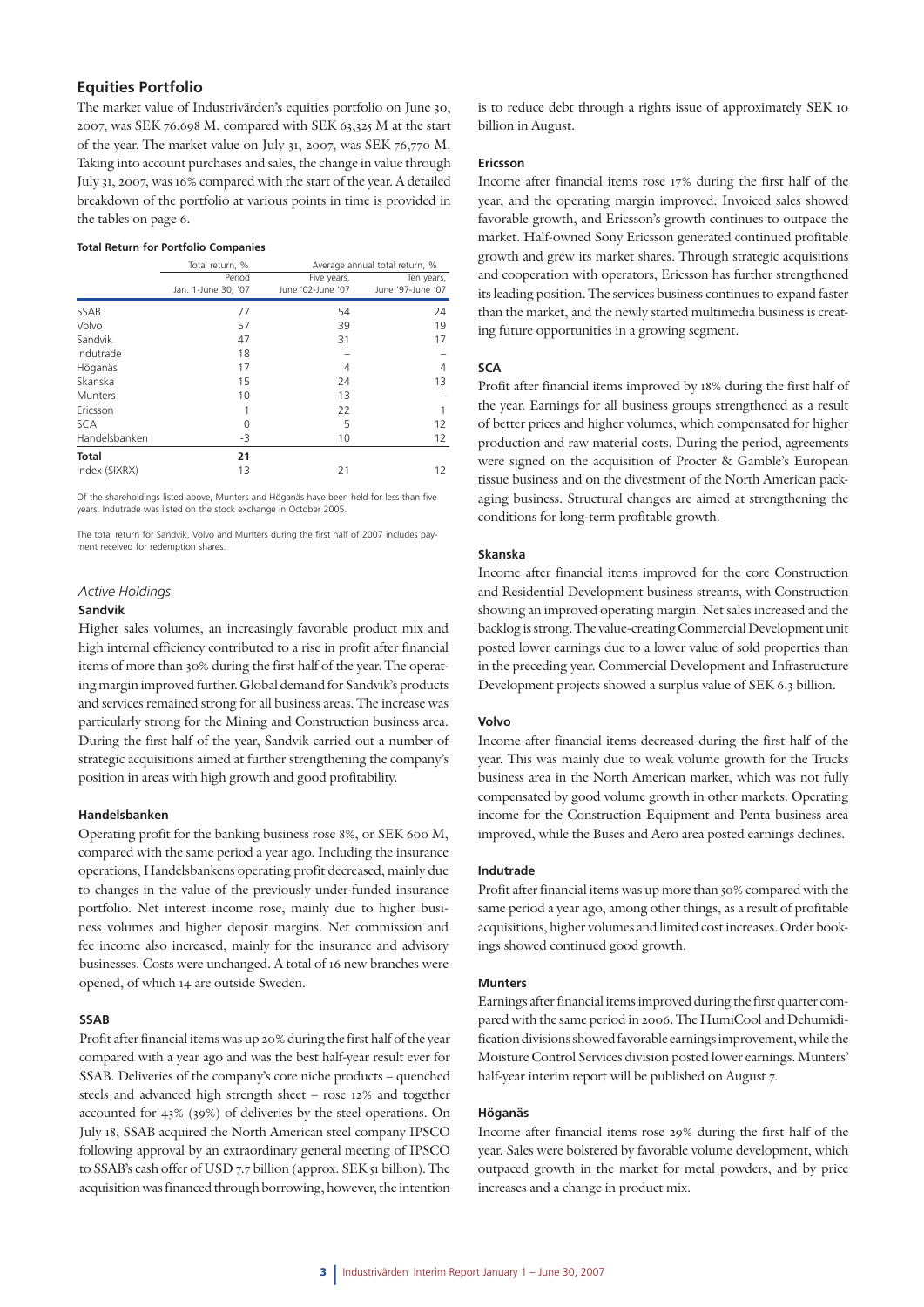### *Stock Splits and Redemption Shares*

Several of Industrivärden's portfolio companies have carried out stock splits in 2007 or issued redemption shares with automatic redemption. Stock splits were carried out during the second quarter by Munters (3:1), SCA (3:1), and Volvo (5:1). Redemption shares, which were sold during the second quarter, were issued by Munters, Sandvik and Volvo. The total payment received from redemptions was SEK 571 M.

### *Equity Transactions During the Year*

During the first half of 2007, purchases of stocks totaled SEK 4,422 M and sales totaled SEK 2,059 M, gross. Stocks were thus purchased for a net amount of SEK 2,363 M. Major net purchases consisted of 20,107,550 Volvo A, 6,431,200 Sandvik and 955,991 SSAB A. Major net sales consisted of 5,963,150 shares in Tandberg Television and 134,700,000 redemption shares in Sandvik.

| Net purchases                                                              | No. of shares                      | SEK M                      |
|----------------------------------------------------------------------------|------------------------------------|----------------------------|
| Volvo A (after 5:1 split)<br>Sandvik<br>SSAB A<br>Other                    | 20,107,550<br>6,431,200<br>955,991 | 2,760<br>768<br>223<br>155 |
| Total                                                                      |                                    | 3,906                      |
| Net sales                                                                  | No. of shares                      | SEK M                      |
| Tandberg Television<br>Sandvik redemption shares<br>Isaberg Rapid<br>Other | 5,963,150<br>134,700,000           | 728<br>404<br>200<br>211   |
| <b>Total</b>                                                               |                                    | 1,543                      |

After the end of the reporting period, from July 1 through July 31, 2007, stocks were purchased for SEK 1,108 M, all in Volvo A. No stocks were sold.

Investments in the equities portfolio during the last ten-year period are shown in the chart below.

#### **Investments in Equities Portfolio**



### **Net Debt**

As per June 30, 2007, net debt in the net asset value calculation was SEK 6.8 billion, including SEK 6.6 billion in interest-bearing net debt, corresponding to a net debt-equity ratio of 8.5% (7.2% at the start of the year)

Interest-bearing net debt increased by SEK 2.0 billion compared with the start of the year, mainly due to net purchases of stocks.

Net debt as per July 31, 2007, was SEK 7.9 billion, including SEK 7.7 billion in interest-bearing net debt.

#### **Change in Interest-Bearing Net Debt**

| Net debt-equity ratio, %                 | 10.0    | 8.5     | 7.2     | 7.0     |
|------------------------------------------|---------|---------|---------|---------|
| Market value of equities portfolio       | 76,770  | 76.698  | 63,325  | 52.265  |
| Interest-bearing net debt                | 7.684   | 6,543   | 4,532   | 3,672   |
| Current interest-bearing liabilities     | 2,778   | 1,728   | 2,582   | 1,148   |
| Non-current interest-bearing liabilities | 6,283   | 6,283   | 2,776   | 3,870   |
| Interest-bearing receivables             | 65      | 65      | 88      | 89      |
| Cash and cash equivalents                | 1,312   | 1,403   | 738     | 1,257   |
| SEK M                                    | 2007    | 2007    | 2006    | 2005    |
|                                          | July 31 | June 30 | Dec. 31 | Dec. 31 |



### **SHORT-TERM EQUITY TRADING**

A profit of SEK 120 M (66) was generated from short-term equity trading.

# **EARNINGS**

### **Group**

Consolidated operating earnings amounted to SEK 13,304 M (2,638), including SEK 2,094 M  $(1,728)$  in dividend income, SEK  $11,134$ <sup>1</sup> M (886) in change in value of stocks, SEK 120 M (66) from short-term derivative transactions and equity trading, SEK -43 M (-39) in management costs, and SEK -1 M (-3) in other income and expenses. After net financial items, totaling SEK -103 M (-94), tax of SEK -7 M (-55) and earnings after tax from discontinued operations, totaling SEK – M (11) (pertaining to Isaberg Rapid in 2006), earnings for the period were SEK 13,194 M (2,500).

### **Parent Company**

The Parent Company's operating earnings amounted to SEK 8,146 M (868), including SEK 2,094 M (1,728) in dividend income, SEK 46  $M$  (20) in internal dividend income, SEK 6,051<sup>3</sup>  $M$  (-837) in change in value of stocks and derivative transactions, SEK -43 M (-39) in management costs, and SEK -2 M (-4) in other income and expenses. After net financial items, totaling SEK -105 M (-95), and tax of SEK  $-M$  (-51), earnings for the period were SEK 8,041 M (722).

<sup>1</sup> In calculating the change in value of stocks in the Parent Company, the associated companies SCA, SSAB, Skanska and Indutrade are carried at cost in accordance with the Swedish Annual Accounts Act, while in the Group they are carried at market value in accordance with IFRS.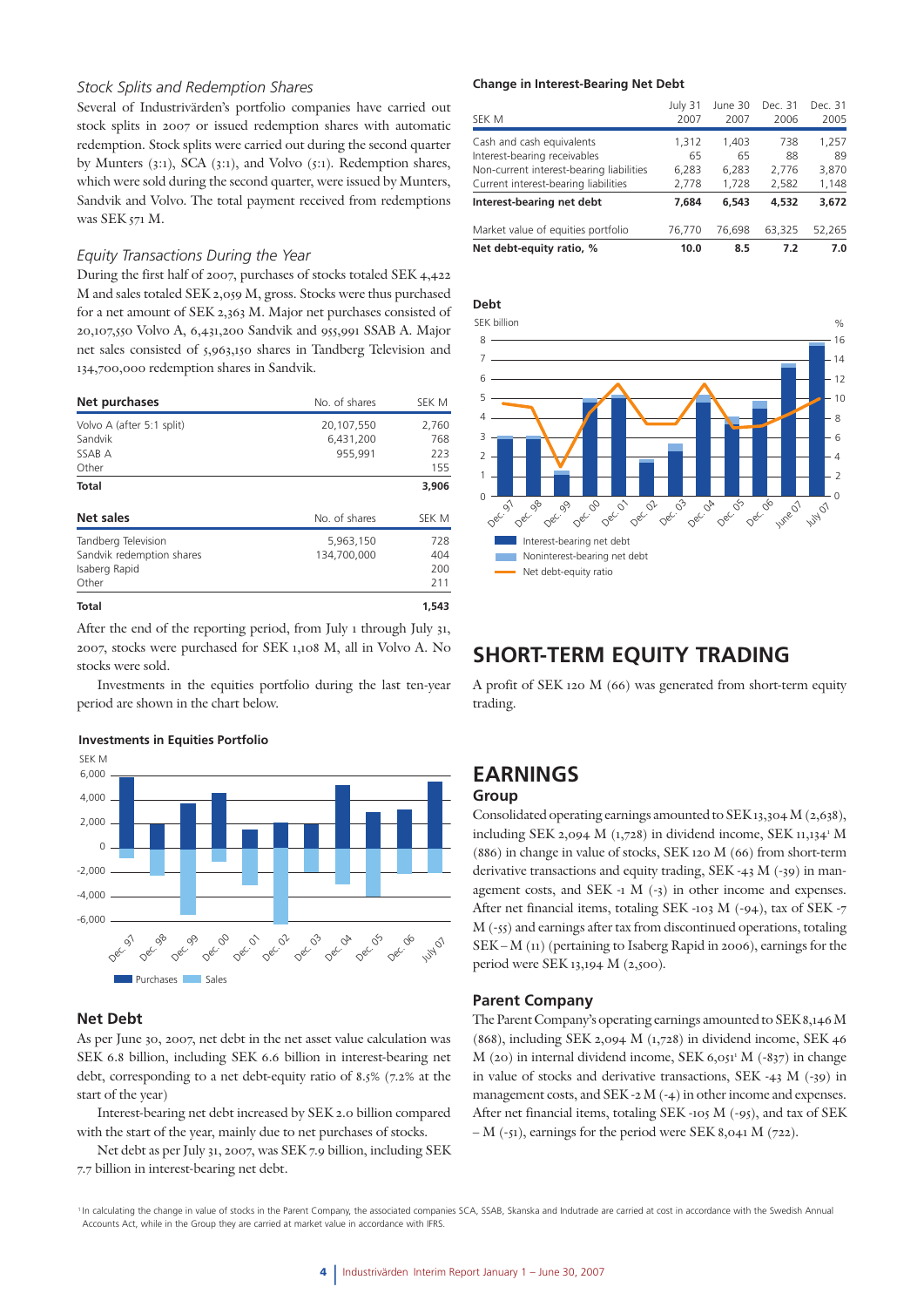## **OTHER INFORMATION**

### **Accounting Principles**

This interim report has been prepared in accordance with IAS 34 Interim Financial Reporting, which is in compliance with the requirements set out by Swedish Financial Accounting Standards Council recommendation RR 31 – Interim Financial Reporting for Groups and, with respect to the Parent Company, RR32:06 – Accounting for Legal Entities.

The amendments and interpretations of accounting recommendations introduced with effect from January 1, 2007, have not had any effect on the financial position and earnings. In other respects, the same accounting principles have been used in preparing this interim report as those used for the 2006 Annual Report.

### **Risks and Uncertainty Factors**

The dominant risk in Industrivärden's business is share price risk, i.e., the risk of a decrease in value caused by changes in share prices. A detailed description of the risks associated with Industrivärden's business is provided on pages 61-63 of the 2006 Annual Report. A 1% change in the share price of the holdings in the equities portfolio as per June 30, 2007, would have affected the market value by approximately +/– SEK 750 M.

### **Board Assurance**

The Board of Directors and President certify that this half-year interim report presents a fair overview of the Parent Company's and Group's operations, position and earnings, and describes the significant risks and uncertainty factors facing the Parent Company and the companies belonging to the Group.

Stockholm, August 3, 2007

Tom Hedelius Sverker Martin-Löf  *Chairman of the Board Vice Chairman of the Board* Boel Flodgren Lars O Grönstedt Finn Johnsson *Director Director Director* Fredrik Lundberg Lennart Nilsson *Director Director*

> Anders Nyrén *President and CEO, Director*

### **Auditors' Review Report**

We have reviewed the interim report for AB Industrivärden (publ) for the period January 1 – June 30, 2007. The Board of Directors and President are responsible for the preparation and presentation of this Interim Report in accordance with the Annual Accounts Act and IAS 34. Our responsibility is to express a conclusion on this interim report based on our review.

We conducted our review in accordance with the Swedish standard for such reviews, SÖG 2410 – Review of Interim Financial Information Performed by the Independent Auditor of the Entity issued by FAR, the institute of the accountancy profession in Sweden. A review consists of making inquiries, primarily of persons responsible for financial and accounting matters, and applying analytical and other review procedures. A review has another focus and is substantially less in scope than an audit conducted in accordance with Standards on Auditing in Sweden (RS) and other generally accepted auditing practices. The procedures performed in a review do not enable us to obtain a level of assurance that would make us aware of all significant matters that might be identified in an audit. Therefore, the conclusion expressed based on a review does not give the same level of assurance as a conclusion expressed based on an audit.

Based on our review, nothing has come to our attention that causes us to believe that the interim report is not prepared, in all material respects, in accordance with the Annual Accounts Act and IAS 34.

Stockholm, August 3, 2007 Öhrlings PricewaterhouseCoopers AB Anders Lundin *Authorized Public Accountant*

### **Contact Information**

Anders Nyrén, President and CEO, tel. +46 8 666 64 00 Carl-Olof By, Executive Vice President and CFO, tel. +46 8 666 64 00 Sverker Sivall, IR, tel. +46 8 666 64 19 Industrivärden's complete contact information can be found on page 1.

### **Financial Calendar**

Interim report January–September 2007: October 31, 2007. Year-end report 2007: February 13, 2008. The 2007 Annual Report will be published in mid-March 2008.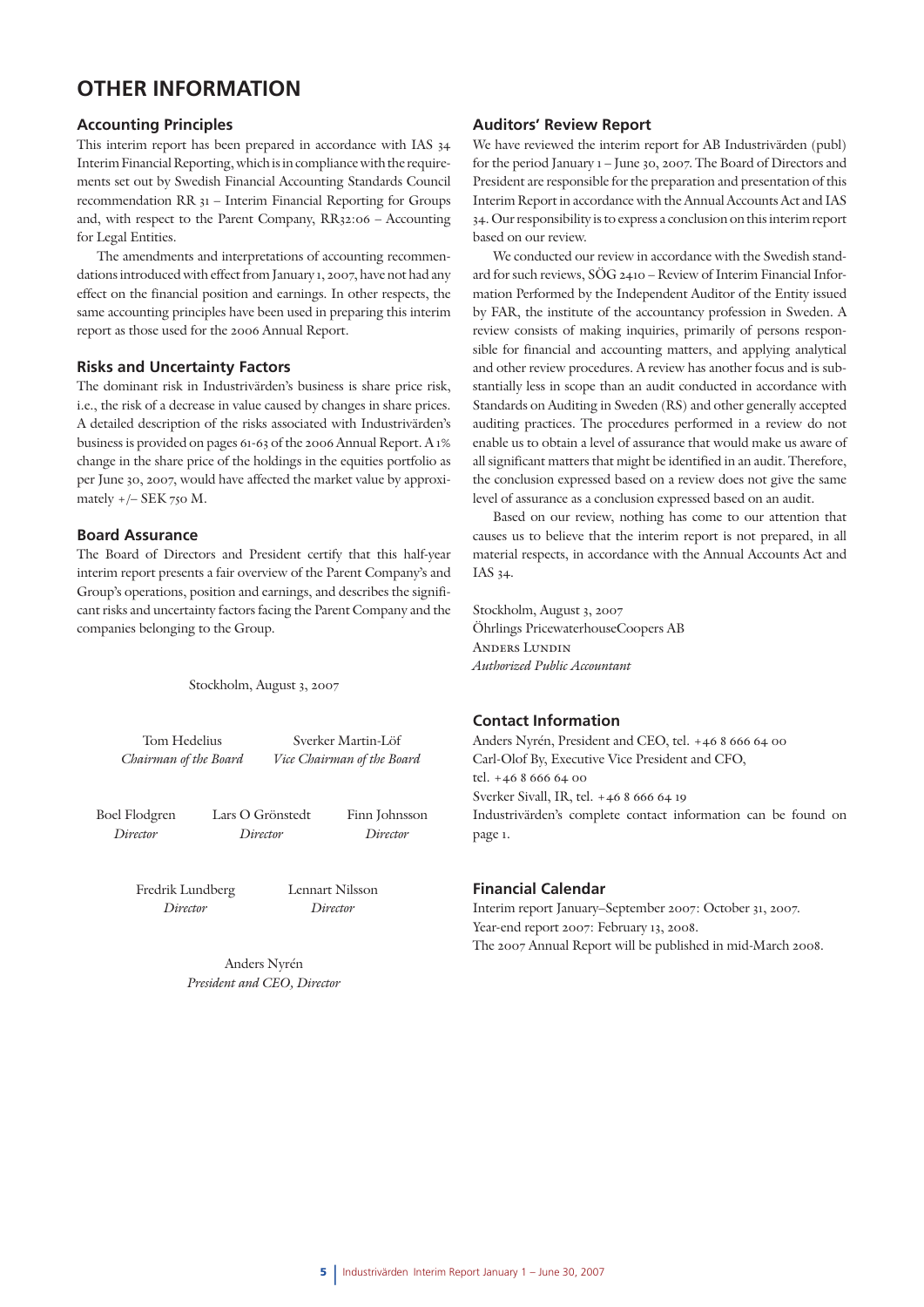### **Development of Net Asset Value**

| SEK M                              |                                        | Jan. 1-July 31, 2007 |          |          | Jan.1-June 30, 2007 |          |        | Jan.1-Dec. 31, 2006 |          |
|------------------------------------|----------------------------------------|----------------------|----------|----------|---------------------|----------|--------|---------------------|----------|
| Net asset value at start of period |                                        |                      | 58,511   |          |                     | 58,511   |        |                     | 48,252   |
| Equities portfolio                 | Opening value                          |                      | 63,325   |          |                     | 63,325   |        |                     | 52,265   |
|                                    | Purchases                              | 5,530                |          |          | 4,422               |          |        | 3,193               |          |
|                                    | Sales                                  | $-2,059$             |          |          | $-2,059$            |          |        | $-2,072$            |          |
|                                    | Change in value of equities portfolio: |                      |          |          |                     |          |        |                     |          |
|                                    | Sandvik                                | 5,597                |          | 5,665    |                     |          | 3,315  |                     |          |
|                                    | SSAB                                   | 4,566                |          | 5,074    |                     |          | 2,775  |                     |          |
|                                    | Indutrade                              | 444                  |          | 296      |                     |          | 684    |                     |          |
|                                    | Skanska                                | 379                  |          | 403      |                     |          | 458    |                     |          |
|                                    | Volvo                                  | 189                  |          | 705      |                     |          | 290    |                     |          |
|                                    | Munters                                | 178                  |          | 93       |                     |          | 342    |                     |          |
|                                    | <b>SCA</b>                             | 101                  |          | $-295$   |                     |          | 1,553  |                     |          |
|                                    | Höganäs                                | 53                   |          | 85       |                     |          | 25     |                     |          |
|                                    | Handelsbanken                          | $-797$               |          | $-1,002$ |                     |          | 676    |                     |          |
|                                    | Ericsson                               | $-821$               |          | $-105$   |                     |          | 48     |                     |          |
|                                    | Other equities                         | 85<br>9,974          | 13,445   | 91       | 11,010              | 13,373   | $-227$ | 9,939               | 11,060   |
|                                    | Closing value                          |                      | 76,770   |          |                     | 76,698   |        |                     | 63,325   |
| Net debt                           | Opening value                          |                      | $-4,814$ |          |                     | $-4,814$ |        |                     | $-4,013$ |
|                                    | Dividend paid out                      | $-1,738$             |          |          | $-1,738$            |          |        | $-1,325$            |          |
|                                    | Dividends received                     | 2,094                |          |          | 2,094               |          |        | 1,733               |          |
|                                    | Management costs                       | $-50$                |          |          | $-43$               |          |        | $-81$               |          |
|                                    | Net financial items                    | $-128$               |          |          | $-103$              |          |        | $-190$              |          |
|                                    | Purchases/sales of stocks, net         | $-3,471$             |          |          | $-2,363$            |          |        | $-1,121$            |          |
|                                    | Other                                  | 213                  | $-3,080$ |          | 216                 | $-1,937$ |        | 210                 | $-801$   |
|                                    | Closing value                          |                      | $-7,894$ |          |                     | $-6,751$ |        |                     | $-4,814$ |
| Net asset value at end of period   |                                        |                      | 68,876   |          |                     | 69,947   |        |                     | 58,511   |

The item "Other" includes primarily surpluses from short-term derivative and equity trading.

| <b>Equities Portfolio</b> |               |        | Market value   | Cost   | Surplus value | Share of                 | Share of capital | Shares of votes |
|---------------------------|---------------|--------|----------------|--------|---------------|--------------------------|------------------|-----------------|
| July 31, 2007             | No. of shares | SEK M  | SEK/share      | SEK M  | SEK M         | portfolio value, %       | in company, %    | in company, %   |
| Sandvik                   | 136,431,200   | 18,896 | 49             | 6,147  | 12,749        | 25                       | 11.5             | 11.5            |
| Handelsbanken A           | 68,285,000    | 13,373 | 35             | 4,958  | 8,415         | 17                       | 10.9             | 11.1            |
| Handelsbanken B           | 118,900       |        |                |        |               |                          |                  |                 |
| SSAB A                    | 42,789,209    | 11,598 | 30             | ,403   | 10,195        | 15                       | 16.5             | 21.5            |
| SSAB B                    | 70,000        |        |                |        |               |                          |                  |                 |
| Ericsson A                | 372,000,000   | 9,584  | 25             | 3,256  | 6,328         | 13                       | 2.3              | 13.3            |
| Ericsson B                | 5,000,000     |        |                |        |               |                          |                  |                 |
| SCA A                     | 48,000,000    | 8,658  | 23             | 2,546  | 6,112         | 11                       | 10.0             | 29.2            |
| <b>SCAB</b>               | 22,800,000    |        |                |        |               |                          |                  |                 |
| Volvo A                   | 40,546,050    | 5,139  | 13             | 4,526  | 613           | 7                        | 1.9              | 4.9             |
| Skanska A                 | 15,010,000    | 4,742  | 12             | ,642   | 3,100         | 6                        | 7.6              | 26.9            |
| Skanska B                 | 17,305,000    |        |                |        |               |                          |                  |                 |
| Indutrade                 | 14,757,800    | 2,435  | 6              | 247    | 2,188         | 3                        | 36.9             | 36.9            |
| Munters                   | 10,950,000    | 1,262  | 3              | 684    | 578           | $\overline{\mathcal{L}}$ | 14.6             | 14.6            |
| Höganäs B                 | 3,550,000     | 690    | $\overline{2}$ | 637    | 53            |                          | 10.1             | 8.1             |
| Other                     |               | 393    |                | 319    | 74            | $\Omega$                 |                  |                 |
| $T = 4 - 1$               |               | 70.770 | 100            | 20.205 | EQ AOE        | 100                      |                  |                 |

**Total 199 26,365** 50,405 76,770 199 26,365 50,405<br>Market value pertains to Industrivärden's share of the respective portfolio companies' total market value.<br>SSABs market value includes a theoretical value of subscription

|                                            |                          |        |                 | June 30, 2007  |                                           |      |                          |          | December 31, 2006 |                                               |
|--------------------------------------------|--------------------------|--------|-----------------|----------------|-------------------------------------------|------|--------------------------|----------|-------------------|-----------------------------------------------|
| June 30, 2007 and                          |                          |        | Market value    |                | Share of Share of capital Shares of votes |      |                          |          |                   | Market value Share of capital Shares of votes |
| December 31, 2006                          | No. of shares            |        | SEK M SEK/share |                | value, % in company, % in company %       |      | No. of shares            |          |                   | SEK M in company, % in company, %             |
| Sandvik                                    | 136,431,200              | 18,964 | 49              | 25             | 11.5                                      | 11.5 | 130,000,000              | 12,935   | 11.0              | 11.0                                          |
| Handelsbanken A<br>Handelsbanken B         | 68,285,000<br>118,900    | 13,167 | 34              | 17             | 10.9                                      | 11.1 | 68,000,000<br>108,900    | 14,099   | 10.5              | 10.7                                          |
| SSAB A<br>SSAB B                           | 42,789,209<br>70,000     | 12,106 | 31              | 16             | 16.5                                      | 21.5 | 41,833,218<br>70,000     | 6,809    | 16.2              | 21.0                                          |
| Ericsson A<br>Ericsson B                   | 372,000,000<br>5,000,000 | 10,300 | 27              | 13             | 2.3                                       | 13.3 | 372,000,000<br>5,000,000 | 10,405   | 2.3               | 13.3                                          |
| SCA A (split 3:1)<br>SCA B (split 3:1)     | 48,000,000<br>22,800,000 | 8,262  | 22              | 11             | 10.0                                      | 29.2 | 16,000,000<br>7,600,000  | 8,557    | 10.0              | 29.2                                          |
| Skanska A<br>Skanska B                     | 15,010,000<br>17,305,000 | 4,766  | 12              | 6              | 7.6                                       | 26.9 | 15,010,000<br>17,305,000 | 4,362    | 7.6               | 26.9                                          |
| Volvo A (split 5:1)<br>Volvo B (split 5:1) | 32,252,550               | 4,548  | 12              | 6              | 1.5                                       | 3.9  | 2,429,000<br>52,000      | 1,205    | 0.6               | 1.5                                           |
| Indutrade                                  | 14,757,800               | 2,287  | 6               | 3              | 36.9                                      | 36.9 | 14,857,800               | 2,006    | 37.1              | 37.1                                          |
| Munters (split 3:1)                        | 10,950,000               | 1,177  | 3               | $\overline{2}$ | 14.6                                      | 14.6 | 3,638,000                | 1,153    | 14.6              | 14.6                                          |
| Höganäs B                                  | 3,550,000                | 722    | 2               |                | 10.1                                      | 8.1  | 3,550,000                | 637      | 10.1              | 8.1                                           |
| Other                                      |                          | 399    |                 | 0              |                                           |      |                          | 1,157    |                   |                                               |
| <b>Total</b>                               |                          | 76,698 | 199             | 100            |                                           |      |                          | 63,325   |                   |                                               |
| Development from January 1-July 31, 2007   |                          |        |                 |                |                                           |      |                          |          |                   |                                               |
| Purchases                                  |                          |        |                 |                |                                           |      |                          | 5,530    |                   |                                               |
| Sales                                      |                          |        |                 |                |                                           |      |                          | $-2,059$ |                   |                                               |
| Change in value                            |                          |        |                 |                |                                           |      |                          | 9,974    |                   |                                               |
| Market value as per July 31, 2007          |                          |        |                 |                |                                           |      |                          | 76,770   |                   |                                               |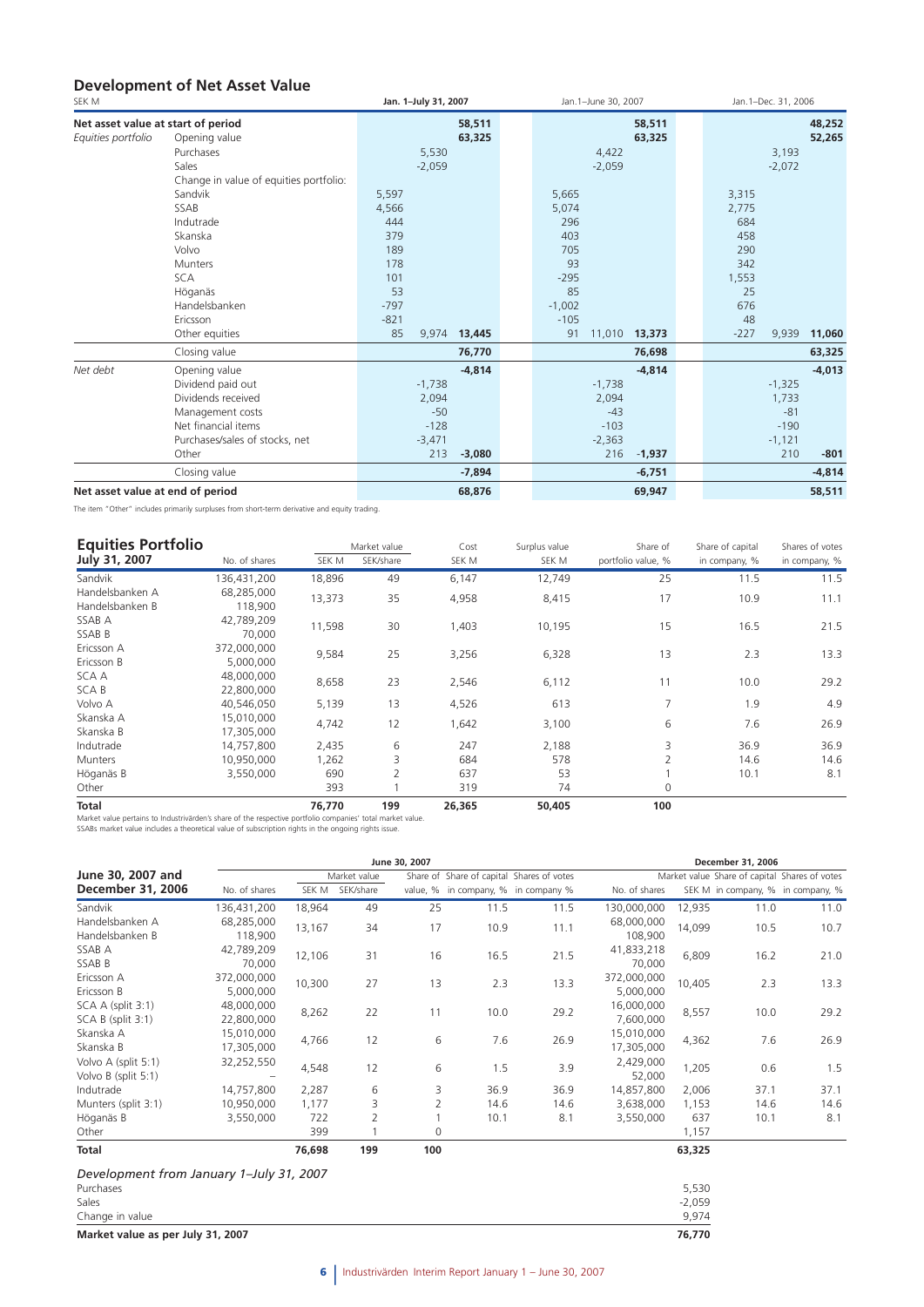### **Industrivärden Consolidated Income Statement**

|                                             | 2007       | 2006       | 2007           | 2006           | 2006      |
|---------------------------------------------|------------|------------|----------------|----------------|-----------|
| SEK M                                       | April-June | April-June | Jan.-June      | Jan.-June      | Jan.-Dec. |
| Dividend income from stocks                 | 2.094      | 1,728      | 2.094          | 1,728          | 1,733     |
| Change in value of stocks                   | 4,505      | $-6,482$   | 11,134         | 886            | 10,037    |
| Short-term derivative transactions          |            |            |                |                |           |
| and equity trading                          | 27         | $-1$       | 120            | 66             | 173       |
| Management costs                            | $-21$      | $-19$      | $-43$          | -39            | $-81$     |
| Other income and expenses                   | $-1$       | $-2$       | $-1$           | -3             | $-4$      |
| <b>Operating earnings</b>                   | 6,604      | $-4,776$   | 13,304         | 2,638          | 11,858    |
| Interest income                             | 6          | 5          | 14             | 11             | 17        |
| Interest expenses                           | $-65$      | $-48$      | $-114$         | $-103$         | $-198$    |
| Other financial items                       | $-1$       | $-1$       | -3             | $-2$           | -6        |
| Earnings after financial items              | 6.544      | $-4,820$   | 13,201         | 2,544          | 11,671    |
| Tax                                         | -3         | 0          | -7             | $-55$          | $-73$     |
| Earnings for the period for                 |            |            |                |                |           |
| continuing operations                       | 6,541      | $-4,820$   | 13,194         | 2,489          | 11,598    |
| Earnings for the period for                 |            |            |                |                |           |
| discontinued operations <sup>2</sup>        |            | $\Omega$   |                | 11             | 23        |
| Net earnings for the period                 | 6,541      | $-4.820$   | 13,194         | 2,500          | 11,621    |
| Depreciation included in operating earnings | 1          | 1          | $\overline{2}$ | $\overline{2}$ | 4         |
| Earnings per share, SEK <sup>3</sup>        | 16.94      | $-12.48$   | 34.16          | 6.47           | 30.09     |

2 Earnings for discontinued operations pertain to Isaberg Rapid, which was

#### sold in December 2006. 2007 2006 2006 Q2 Q2 Net sales – 456 900 Expenses – -442 -872 Earnings after financial items  $-$  14 28<br>Tax  $-$  3 -5 Tax  $-3$   $-5$ Net earnings for<br>the period  $- 11 23$

<sup>3</sup> Net earnings for the period divided by 386,271,224 shares (after 2:1 split). There is no dilutive effect.

### **Industrivärden Consolidated Balance Sheet**

|                                                     | June 30 | June 30 | Dec. 31 |
|-----------------------------------------------------|---------|---------|---------|
| SEK M                                               | 2007    | 2006    | 2006    |
| Intangible assets                                   |         | 79      |         |
| Tangible assets                                     | 86      | 223     | 87      |
| Equities                                            | 76,698  | 54,511  | 63,030  |
| Other financial assets                              | 66      | 18      |         |
| Inventories                                         |         | 187     |         |
| Accounts receivable, trade                          |         | 208     |         |
| Other current assets                                | 162     | 172     | 147     |
| Cash and cash equivalents                           | 1,403   | 100     | 738     |
| Assets in discontinued operations <sup>4</sup>      |         |         | 708     |
| <b>Total assets</b>                                 | 78,415  | 55,498  | 64,711  |
| Shareholders' equity                                | 69,947  | 49,373  | 58,491  |
| Non-current noninterest-bearing liabilities         | 31      | 36      | 32      |
| Non-current interest-bearing liabilities            | 6,283   | 3,639   | 2,778   |
| Current noninterest-bearing liabilities             | 426     | 600     | 425     |
| Current interest-bearing liabilities                | 1,728   | 1,850   | 2,505   |
| Liabilities in discontinued operations <sup>4</sup> |         |         | 480     |
| Total shareholders' equity and liabilities          | 78,415  | 55,498  | 64,711  |

4 Pertains to Isaberg Rapid.

### **Change in Consolidated Shareholders' Equity**

| $\tilde{\phantom{a}}$<br>SEK M      | 2007<br>Jan.-June | 2006<br>Jan.-June | 2006<br>Jan.-Dec. |
|-------------------------------------|-------------------|-------------------|-------------------|
| Opening shareholders' equity        | 58,491            | 48,227            | 48,227            |
| Dividend to shareholders            | $-1,738$          | $-1,352$          | $-1,352$          |
| Translation differences             |                   | $-2$              | $-5$              |
| Net earnings for the period         | 13,194            | 2.500             | 11,621            |
| Closing shareholders' equity        | 69,947            | 49.373            | 58,491            |
| Shareholders' equity per share, SEK | 181               | 128               | 151               |